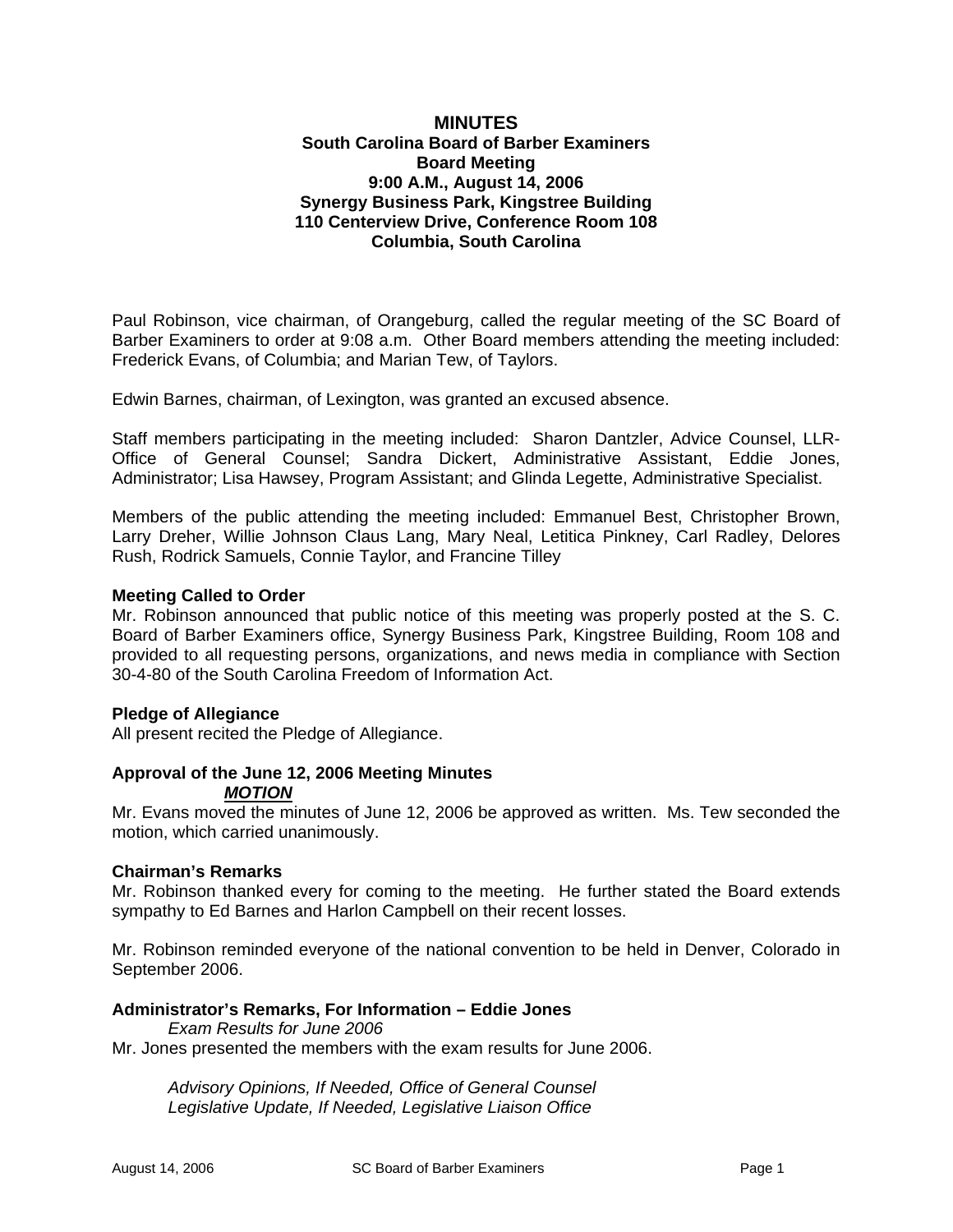There were no advisory opinions or legislative update given during the August 14, 2006 meeting.

Mr. Ronnie Blackmon presented the members with an inspection report for fiscal year 2005/2006 and the beginning of fiscal year 2006/2007.

Mr. Blackmon then discussed the DRC Report with the Board. He noted the DRC was being held at 10:00 a.m., however, since the Board now meets at 9:00 a.m. the DRC would now meet at 1:00 p.m. He indicated the Board would review the DRC Report at the next meeting.

# DRC Report

## *MOTION*

Mr. Evans moved the June 12, 2006 DRC Report be approved. The motion was seconded by Ms. Tew and unanimously carried.

## **Unfinished Business**

Mr. Robinson noted at the last meeting Mr. Barnes had asked that a full-page advertisement be placed in the brochure for the national convention.

## *MOTION*

Mr. Evans made a motion, seconded by Ms. Tew and unanimously carried, that the gifts for the annual Barber Board convention be items made in South Carolina. Ms. Tew seconded the motion, which carried unanimously.

## **New Business**

- 1. Review/Approval of U.S. DOL/BAT Barber Apprentice Program
	- *a. Mary Neal*

On July 7, 2006 the Board received a letter from Mary Neal requesting the Board accept the DOL/BAT barber apprentice program as a standard program.

Mary Neal appeared before the Board to discuss this matter.

## *MOTION*

Mr. Evans stated he needed further information from the Board's attorney and made a motion that Ms. Neal's request be deferred to legal counsel for an opinion. Ms. Tew seconded the motion, which carried unanimously.

Mr. Robinson agreed with Mr. Evans. He informed Ms. Neal that a decision would be rendered at a later date.

## 2. Approval of Hair Braiding Instructors

## *a. Rodrick Samuels and Renee Doranie Gibbs*

On July 12, 2006 the Board received a request from Rodrick Samuels and Renee Doranie Gibbs to become hair braider instructors. Mr. Samuels and Mr. Gibbs included a course outline with their request.

Rodrick Samuels appeared before the Board at this time. He noted Ms. Gibbs underwent emergency surgery and was unable to attend today's meeting.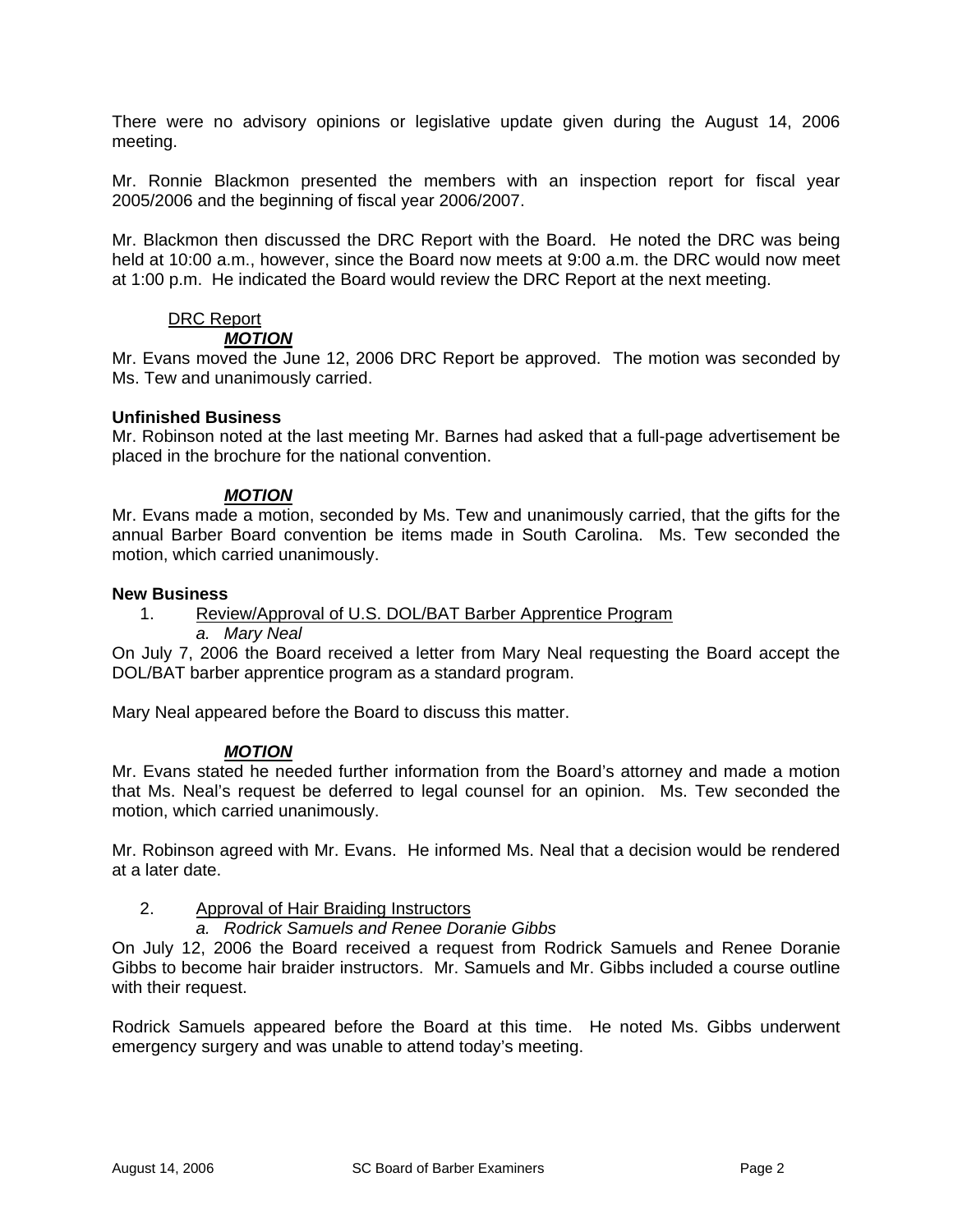Mr. Robinson stated the Board has set precedence by approving the instructors who have appeared before the Board. He further stated the Board could not approve Ms. Gibbs until she appears before the Board to answer any questions the members may have for her.

## *MOTION*

Mr. Evans moved the Board approve Mr. Samuels to become an instructor for hair braiding courses. Ms. Tew seconded the motion, which carried unanimously.

3. Approval of Barber School Application *a. Evans Correctional Institution Barber School, Bennettsville, SC – Connie C. Taylor* 

On June 28, 2006 the Board received a barber school application for the Evans Correctional Institution. The application lists Connie C. Taylor as the instructor.

Connie C. Taylor appeared before the Board at this time. Ms. Taylor stated Evans Correctional Institution is the first institution to implement this program. She has been licensed as a cosmetologist for twenty years and she is in the process of crossing over to a master hair care specialist and obtaining her instructor's license. She indicated she had several questions to ask the Board.

Mr. Robinson stated Ms. Taylor should submit a floor plan after which Mr. Evans and a staff inspector would conduct an inspection. He went on to say the Board would then need to approve the curriculum. He suggested Ms. Taylor should submit her questions in writing to staff.

4. Approval of Third Student Permit

## *a. Christopher D. Brown*

On July 17, 2006 the Board received a letter from Christopher Brown requesting the Board's approval for a third student permit. He is attempting to finish barber school and has approximately 56 hours to complete his training.

Christopher Brown appeared before the Board at this time. He noted his intent is to remain in barber college.

## *MOTION*

Ms. Tew made a motion, seconded by Mr. Evans and unanimously carried, that the Board approve Mr. Brown's request for a third student permit.

## *b. Willie R. Johnson*

On June 27, 2006 the Board received a letter from Willie R. Johnson seeking the Board's approval for a third student permit. He has been enrolled at Harley's Barber College and wants to complete his studies to obtain licensure.

Willie Johnson appeared before the Board at this time. Mr. Johnson noted he lacks approximately 300 hours. He would be attending Harley's Barber College; however, he indicated he has experienced some problems with this school.

## *MOTION*

Ms. Tew moved the Board approve Mr. Johnson for a third student permit. The motion was seconded by Mr. Evans and unanimously carried.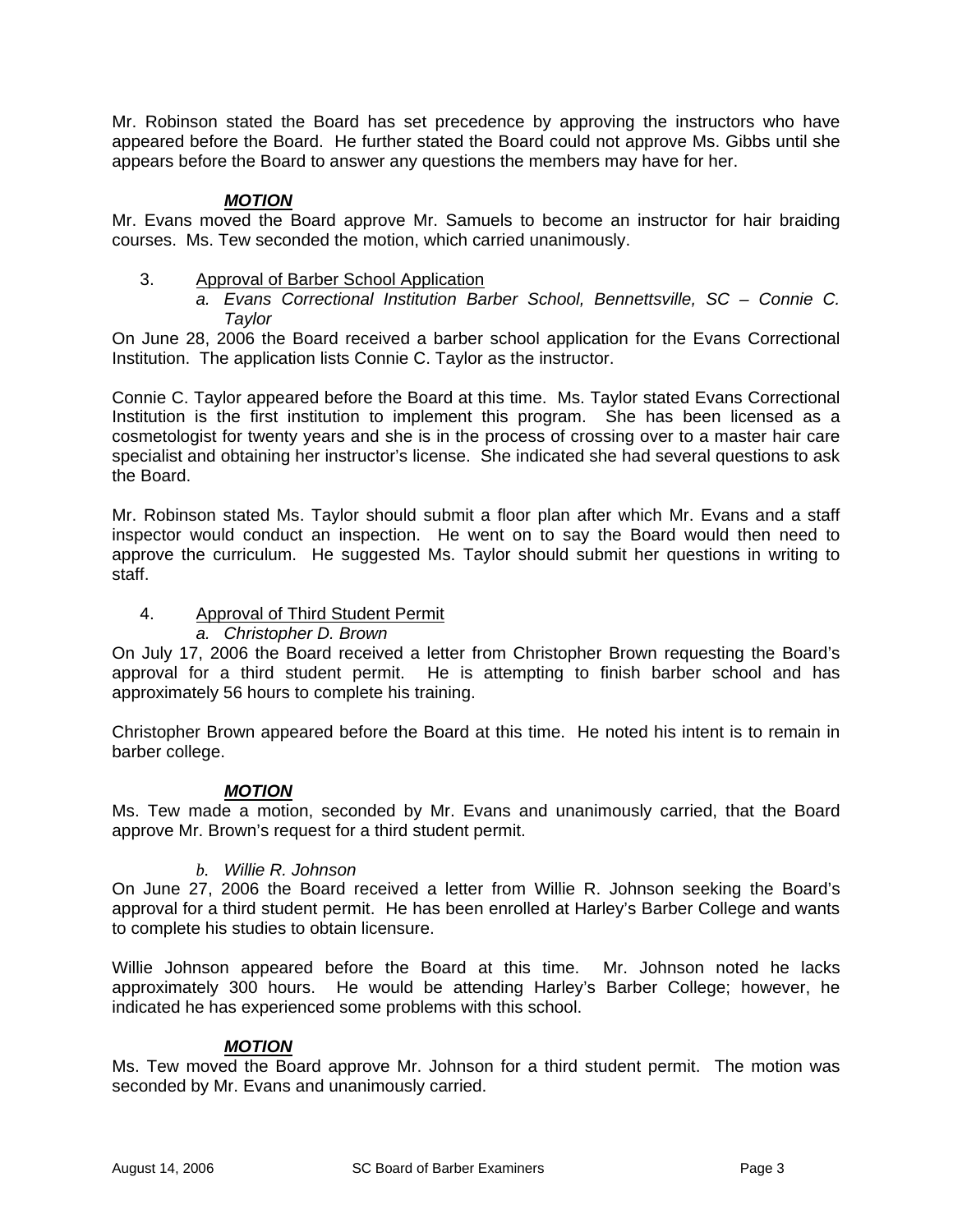#### c. *Emmanuel Best*

On August 2, 2006 the Board received a letter from Emmanuel Best requesting the Board's approval for a third student permit.

Emmanuel Best appeared before the Board at this time. Mr. Best stated he lacks approximately 650 hours and is training at Simply Hair Barber Shop on Two Notch Road in Columbia. He previously attended Harley's Barber College. He noted he also had some problems with training at Harley's Barber College.

#### *MOTION*

Mr. Evans moved the Board approve Mr. Best's request for a third student permit pending the cancellation of his second student permit. Ms. Tew seconded the motion, which carried unanimously.

#### **Discussion Items**

*1. Written and Practical Exams – PCS (Claus Lang, Francine Tilley, and Letitica Pinkney)* 

Claus Lang, Letitica Pinkney and Francine Tilley appeared before the Board at this time.

Mr. Lang stated PCS recently began working with the Board in administering the written and practical exams. He noted issues have come up that needs to be discussed. He further stated the exam is based on the National Interstate Council Boards of Cosmetology. He discussed the core content of the exam.

Mr. Robinson suggested all of the OJT instructors receive information from PCS. He also suggested exam information be placed on the Board's web site. Mr. Jones stated OJT instructors also attended the school overview.

Mr. Lang noted there are no non-compensatory areas on the exam, which means if a candidate fails one portion of the exam; the entire exam must be retaken.

Mr. Robinson asked staff to review the exam permit to see if the permit could be extended to work with the candidates.

Mr. Lang stated their web site provides resources for exam information and noted the web site address is [www.pcshq.com](http://www.pcshq.com/).

## **Executive Session**

The Board entered executive session to discuss staff's concerns.

## **Return to Public Session**

## *MOTION*

Mr. Evans moved the Board returned to public session. Ms. Tew seconded the motion, which carried unanimously.

Mr. Robinson noted for the record that no motions were offered and no votes were taken during executive session.

## **Adjournment**

#### *MOTION*